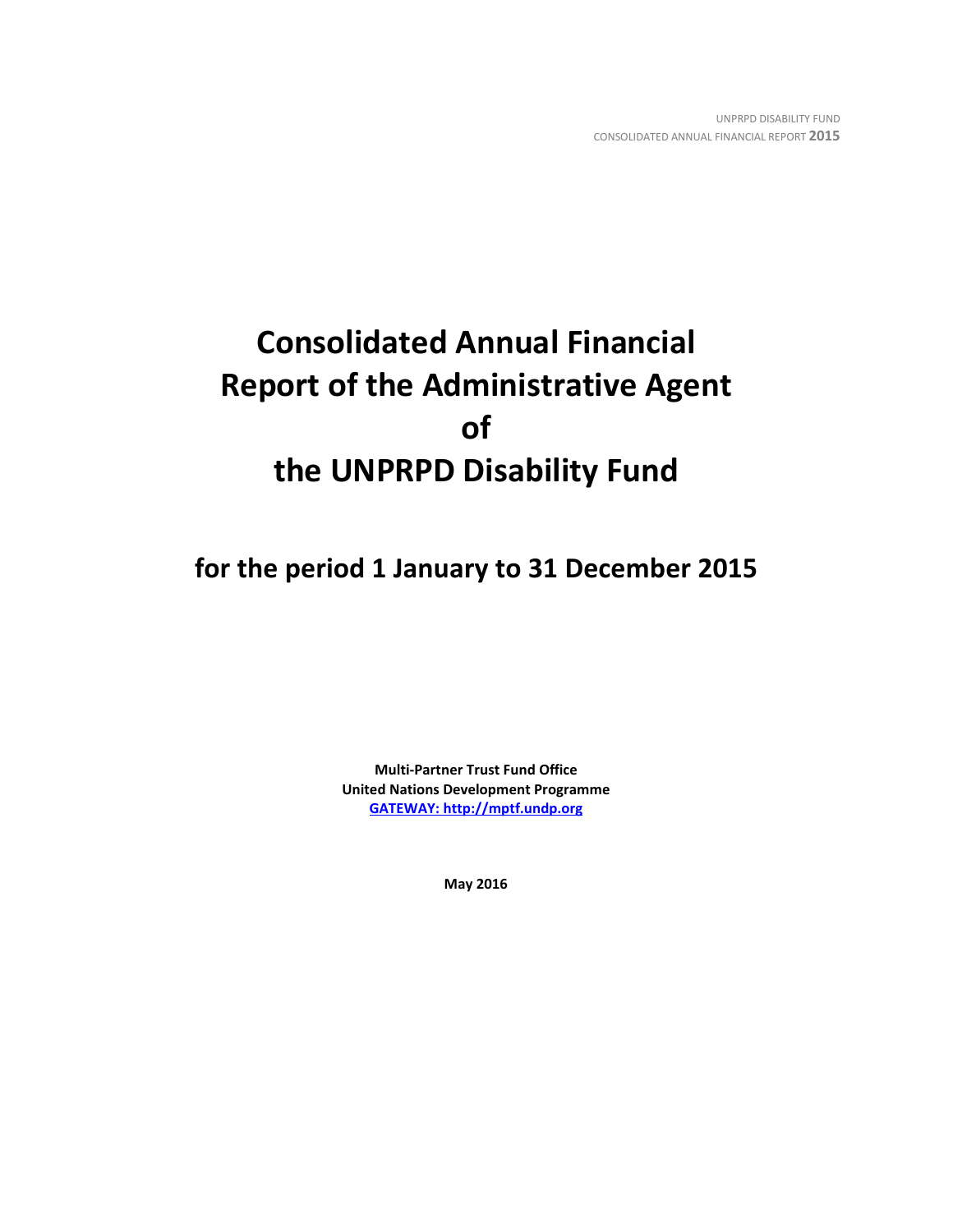#### UNPRPD DISABILITY FUND CONSOLIDATED ANNUAL FINANCIAL REPORT **2015**

# **PARTICIPATING ORGANIZATIONS CONTRIBUTORS**



International Labour Organisation



Office of the UN High Commissioner for Human Rights



Pan American Health Organization



UN Department of Economic and Social Affairs



United Nations Development Programme



United Nations Educational, Science and Cultural Organization



United Nations Population Fund



United Nations Children's Fund



World Health Organization



Cyprus



Finland



Israel



Mexico



Norway



Spain

Sweden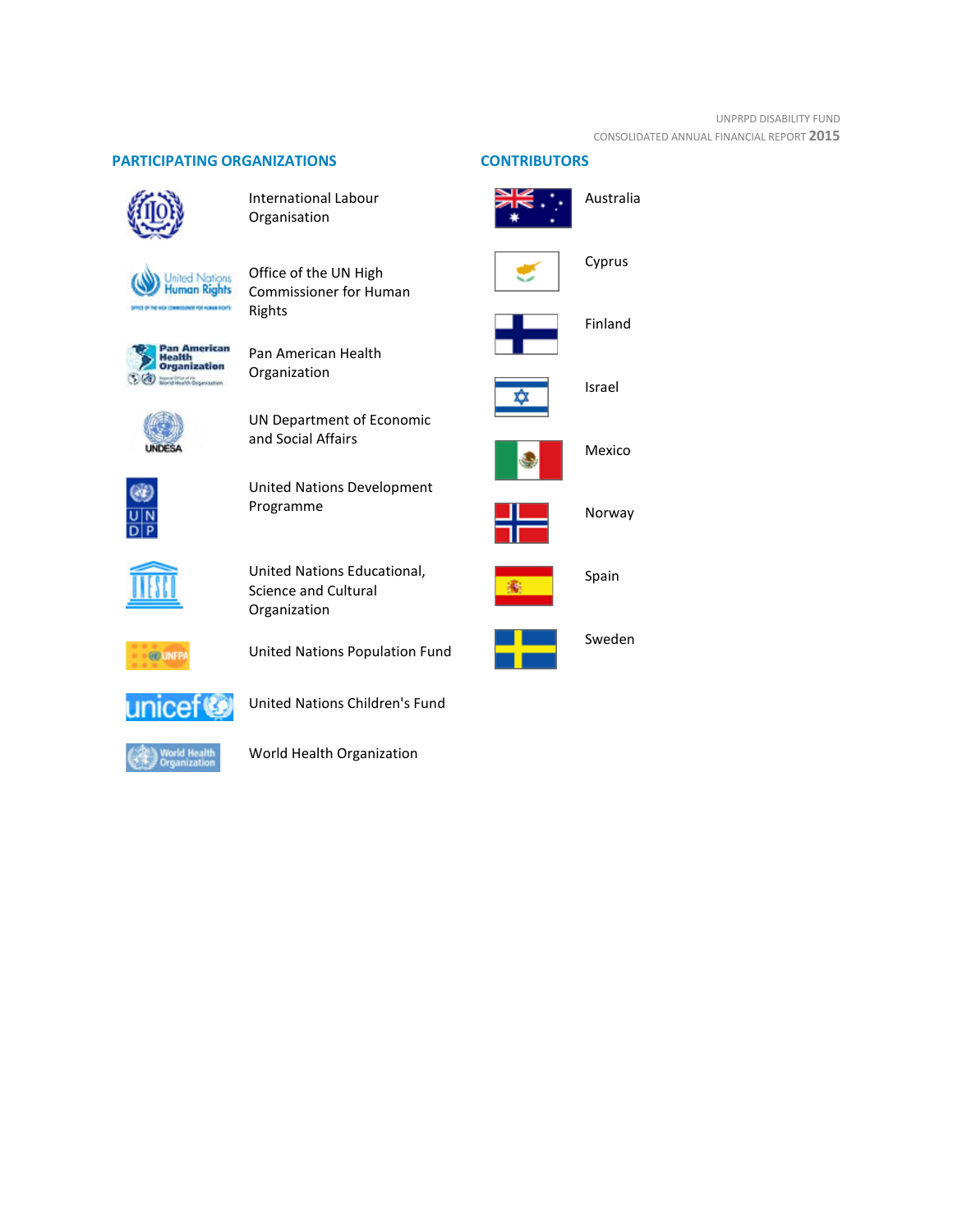#### **DEFINITIONS**

#### **Allocation**

Amount approved by the Steering Committee for a project/programme.

#### **Approved Project/Programme**

A project/programme including budget, etc., that is approved by the Steering Committee for fund allocation purposes.

#### **Contributor Commitment**

Amount(s) committed by a donor to a Fund in a signed Standard Administrative Arrangement with the UNDP Multi-Partner Trust Fund Office (MPTF Office), in its capacity as the Administrative Agent. A commitment may be paid or pending payment.

#### **Contributor Deposit**

Cash deposit received by the MPTF Office for the Fund from a contributor in accordance with a signed Standard Administrative Arrangement.

#### **Delivery Rate**

The percentage of funds that have been utilized, calculated by comparing expenditures reported by a Participating Organization against the 'net funded amount'.

#### **Indirect Support Costs**

A general cost that cannot be directly related to any particular programme or activity of the Participating Organizations. UNDG policy establishes a fixed indirect cost rate of 7% of programmable costs.

#### **Net Funded Amount**

Amount transferred to a Participating Organization less any refunds transferred back to the MPTF Office by a Participating Organization.

#### **Participating Organization**

A UN Organization or other inter-governmental Organization that is an implementing partner in a Fund, as represented by signing a Memorandum of Understanding (MOU) with the MPTF Office for a particular Fund.

#### **Project Expenditure**

The sum of expenses and/or expenditure reported by all Participating Organizations for a Fund irrespective of which basis of accounting each Participating Organization follows for donor reporting.

#### **Project Financial Closure**

A project or programme is considered financially closed when all financial obligations of an operationally completed project or programme have been settled, and no further financial charges may be incurred.

#### **Project Operational Closure**

A project or programme is considered operationally closed when all programmatic activities for which Participating Organization(s) received funding have been completed.

#### **Project Start Date**

Date of transfer of first instalment from the MPTF Office to the Participating Organization.

#### **Total Approved Budget**

This represents the cumulative amount of allocations approved by the Steering Committee.

#### **US Dollar Amount**

The financial data in the report is recorded in US Dollars and due to rounding off of numbers, the totals may not add up.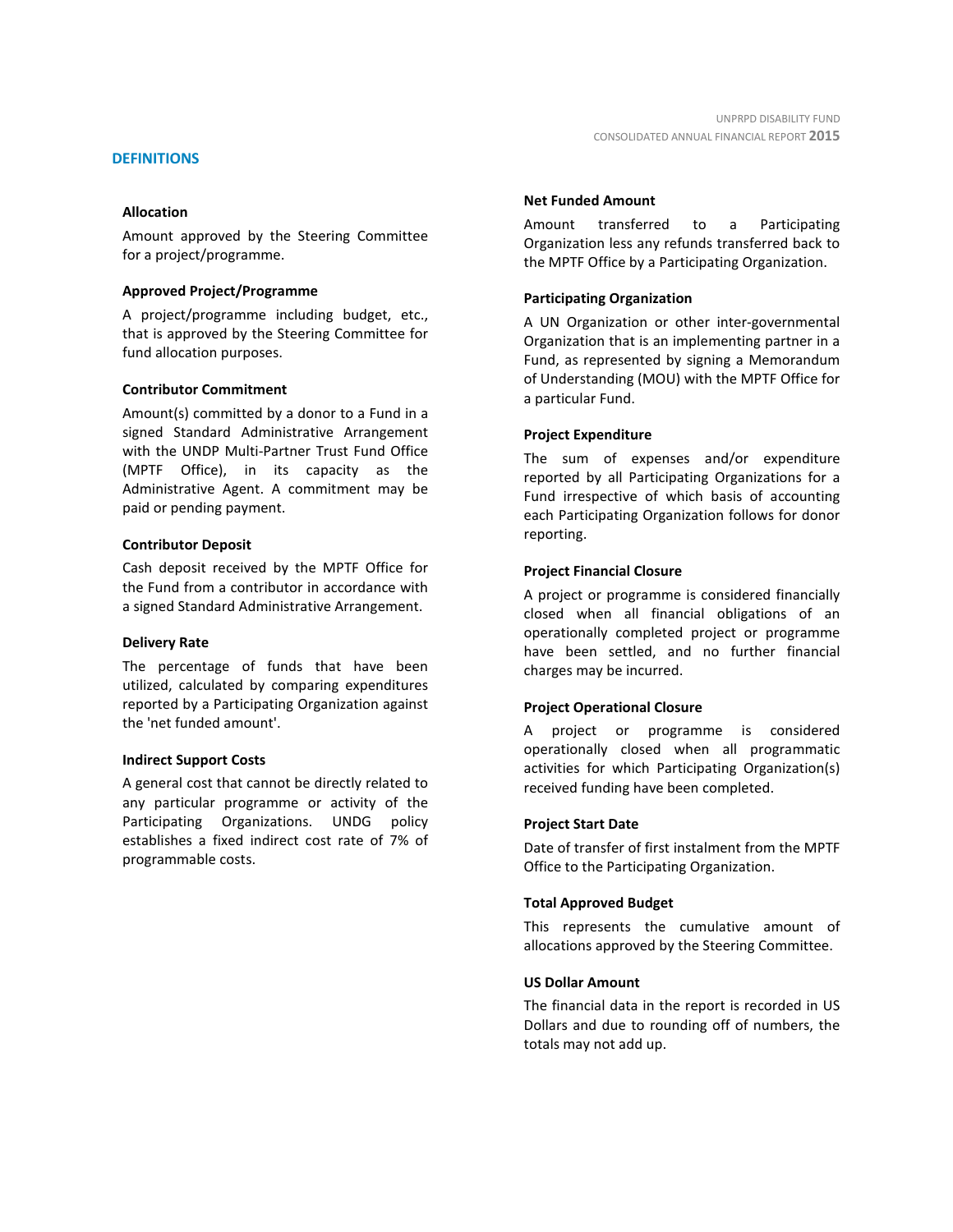#### **2015 FINANCIAL PERFORMANCE**

This chapter presents financial data and analysis of the UNPRPD Disability Fund using the pass-through funding modality as of 31 December **2015**. Financial information for this Fund is also available on the MPTF Office GATEWAY, at the following address: [http://mptf.undp.org/factsheet/fund/RPD00.](http://mptf.undp.org/factsheet/fund/RPD00)

#### **1. SOURCES AND USES OF FUNDS**

As of 31 December **2015**, 9 contributors have deposited US\$ **14,727,253** in contributions and US\$ **46,472** has been earned in interest,

bringing the cumulative source of funds to US\$ **14,773,725** (see respectively, Tables 2 and 3).

Of this amount, US\$ **8,290,219** has been transferred to **9** Participating Organizations, of which US\$ **5,371,385** has been reported as expenditure. The Administrative Agent fee has been charged at the approved rate of 1% on deposits and amounts to US\$ **137,854**. Table 1 provides an overview of the overall sources, uses, and balance of the UNPRPD Disability Fund as of 31 December **2015**.

# **Annual 2014 Annual 2015 Cumulative Sources of Funds** Gross Contributions 2,003,656 5,400,953 14,727,253 Fund Earned Interest and Investment Income 8,467 23,562 46,302 Interest Income received from Participating Organizations 171 171 171 171 171 171 Refunds by Administrative Agent to Contributors and the contributors of the contributors of the contributors of the contributors of the contributors of the contributors of the contributors of the contributors of the contri Fund balance transferred to another MDTF - - - Other Revenues - - - **Total: Sources of Funds 3,012,123 5,424,685 14,773,725 Use of Funds** Transfers to Participating Organizations and the set of the set of the set of the set of the set of the set of the set of the set of the set of the set of the set of the set of the set of the set of the set of the set of t Refunds received from Participating Organizations (45,707) (840) (840) (46,547) **Net Funded Amount to Participating Organizations 3,169,456 1,041,236 8,243,671** Administrative Agent Fees 2008 137,854 Direct Costs: (Steering Committee, Secretariat...etc.) 46,545 573,611 1,057,556 Bank Charges 210 201 577 Other Expenditures 8 and 19,419 9,419 9,419 9,419 9,419 9,419 9,419 9,419 9,419 9,419 9,419 9,419 9,419 9,419 **Total: Uses of Funds 3,246,248 1,669,058 9,449,078 Change in Fund cash balance with Administrative Agent (234,125) 3,755,627 5,324,648** Opening Fund balance (1 January) 1,803,145 1,569,020 **Closing Fund balance (31 December) 1,569,020 5,324,648 5,324,648** Net Funded Amount to Participating Organizations 1,041,236 3,169,456 3,243,671 Participating Organizations' Expenditure 1,334,137 2,575,022 5,371,385 **Balance of Funds with Participating Organizations 2,872,286**

#### **Table 1. Financial Overview, as of 31 December 2015 (in US Dollars)**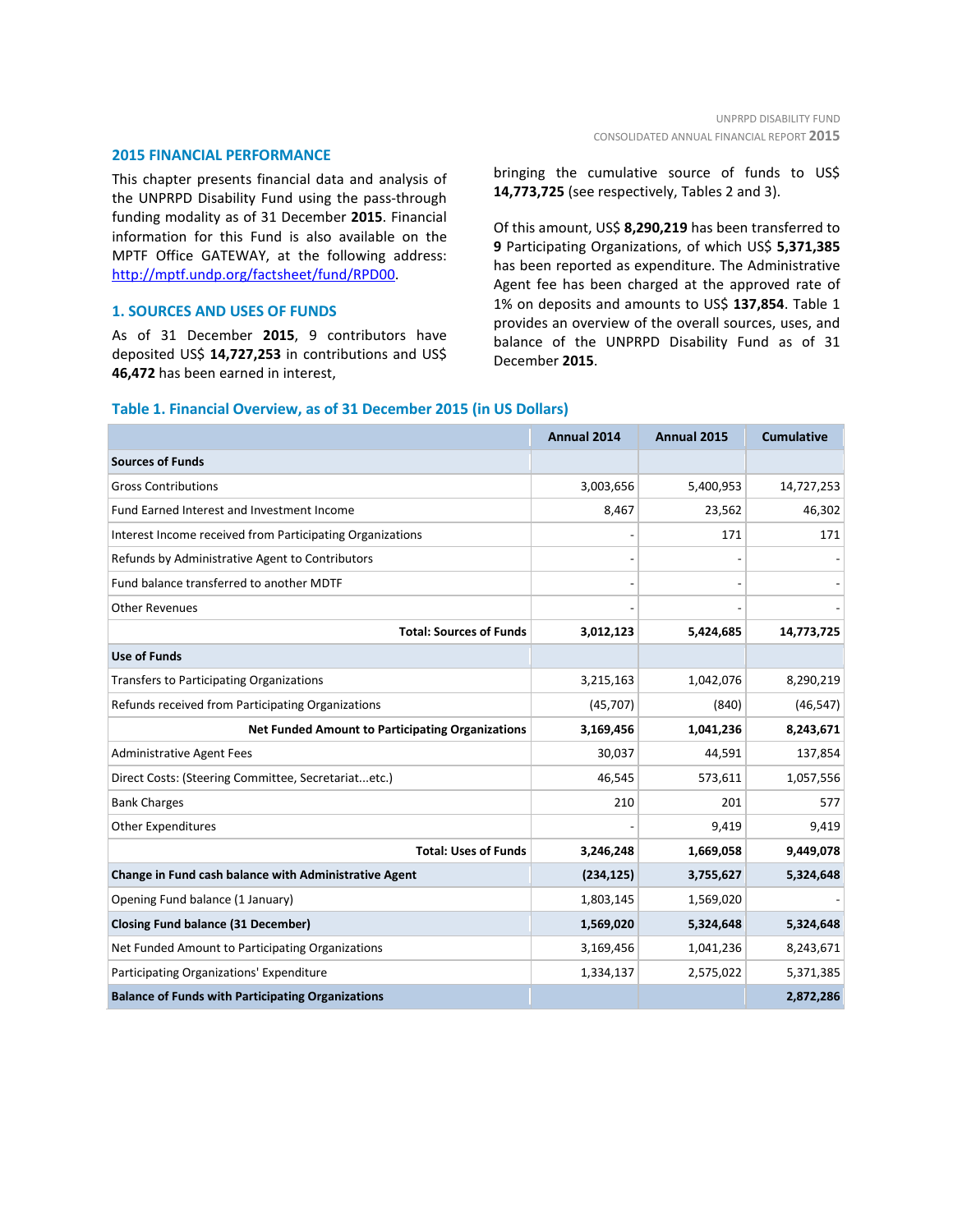# **2. PARTNER CONTRIBUTIONS**

Table 2 provides information on cumulative contributions received from all contributors to this Fund as of 31 December **2015**.

# **Table 2. Contributors' Deposits, as of 31 December 2015 (in US Dollars)**

| <b>Contributors</b>                             | <b>Prior Years</b><br>as of 31-Dec-2014 | <b>Current Year</b><br><b>Jan-Dec-2015</b> | <b>Total</b> |
|-------------------------------------------------|-----------------------------------------|--------------------------------------------|--------------|
| Australia                                       | 936,700                                 | 580,030                                    | 1,516,730    |
| Australian Agency for International Development | 4,182,600                               | $\overline{\phantom{0}}$                   | 4,182,600    |
| Cyprus                                          | 5,160                                   |                                            | 5,160        |
| Finland                                         | 2,746,379                               | 4,564,200                                  | 7,310,579    |
| Israel                                          | 20,000                                  | 15,000                                     | 35,000       |
| Mexico                                          | 40,000                                  | 10,000                                     | 50,000       |
| Norway                                          | 623,633                                 | 231,723                                    | 855,356      |
| Spain                                           | 12,378                                  | -                                          | 12,378       |
| Sweden                                          | 759,450                                 | -                                          | 759,450      |
| <b>Grand Total</b>                              | 9,326,300                               | 5,400,953                                  | 14,727,253   |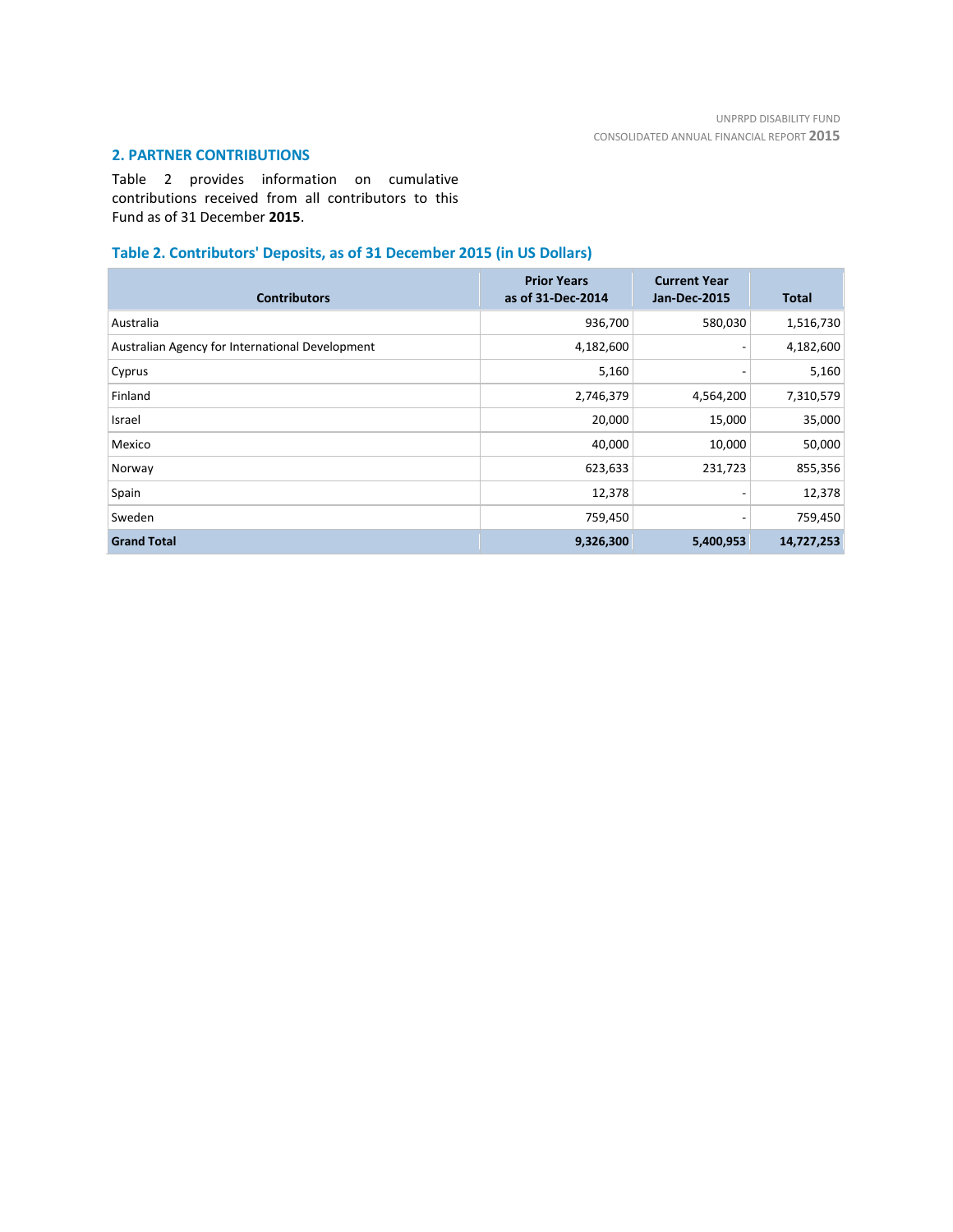#### **3. INTEREST EARNED**

Interest income is earned in two ways: 1) on the balance of funds held by the Administrative Agent ('Fund earned interest'), and 2) on the balance of funds held by the Participating Organizations ('Agency earned interest') where their Financial Regulations and Rules allow return of interest

to the AA. As of 31 December **2015**, Fund earned interest amounts to US\$ **46,302** and interest received from Participating Organizations amounts to US\$ **171**, bringing the cumulative interest received to US\$ **46,472**. Details are provided in the table below.

#### **Table 3. Sources of Interest and Investment Income, as of 31 December 2015 (in US Dollars)**

| <b>Interest Earned</b>                     | <b>Prior Years</b><br>as of 31-Dec-2014 | <b>Current Year</b><br><b>Jan-Dec-2015</b> | <b>Total</b> |
|--------------------------------------------|-----------------------------------------|--------------------------------------------|--------------|
| <b>Administrative Agent</b>                |                                         |                                            |              |
| Fund Earned Interest and Investment Income | 22,740                                  | 23,562                                     | 46,302       |
| <b>Total: Fund Earned Interest</b>         | 22,740                                  | 23,562                                     | 46,302       |
| <b>Participating Organization</b>          |                                         |                                            |              |
| <b>UNDESA</b>                              |                                         | 81                                         | 81           |
| <b>UNESCO</b>                              |                                         | 90                                         | 90           |
| <b>Total: Agency earned interest</b>       |                                         | 171                                        | 171          |
| <b>Grand Total</b>                         | 22,740                                  | 23,732                                     | 46,472       |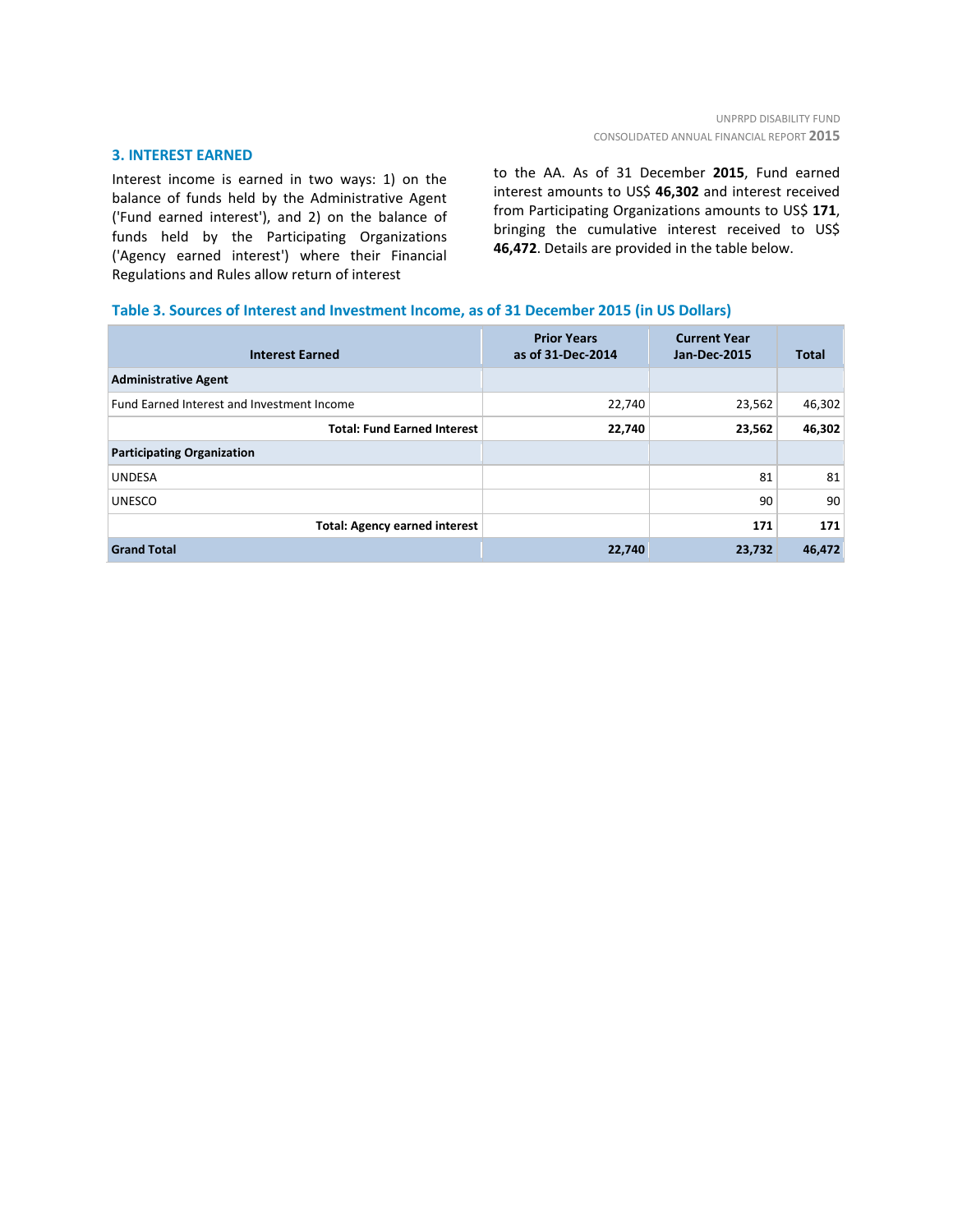# **4. TRANSFER OF FUNDS**

Allocations to Participating Organizations are approved by the Steering Committee and disbursed by the Administrative Agent. As of 31 December **2015**, the AA has transferred US\$ **8,290,219** to **9** Participating Organizations (see list below).

Table 4 provides additional information on the refunds received by the MPTF Office, and the net funded amount for each of the Participating Organizations.

| Table 4. Transfer, Refund, and Net Funded Amount by Participating Organization, as of 31 December 2015 |  |
|--------------------------------------------------------------------------------------------------------|--|
| (in US Dollars)                                                                                        |  |

| Participating      | Prior Years as of 31-Dec-2014<br><b>Current Year Jan-Dec-2015</b><br><b>Total</b> |                |                   |                  |                |                   |                  |                |                   |
|--------------------|-----------------------------------------------------------------------------------|----------------|-------------------|------------------|----------------|-------------------|------------------|----------------|-------------------|
| Organization       | <b>Transfers</b>                                                                  | <b>Refunds</b> | <b>Net Funded</b> | <b>Transfers</b> | <b>Refunds</b> | <b>Net Funded</b> | <b>Transfers</b> | <b>Refunds</b> | <b>Net Funded</b> |
| ILO                | 982,856                                                                           |                | 982,856           | 349,676          | (921)          | 348,755           | 1,332,532        | (921)          | 1,331,611         |
| <b>OHCHR</b>       | 398,035                                                                           |                | 398,035           |                  |                |                   | 398,035          |                | 398,035           |
| PAHO/WHO           |                                                                                   |                |                   | 87,500           |                | 87,500            | 87,500           |                | 87,500            |
| <b>UNDESA</b>      | 53,500                                                                            | (45, 707)      | 7,793             |                  | 81             | 81                | 53,500           | (45, 626)      | 7,874             |
| <b>UNDP</b>        | 1,496,473                                                                         |                | 1,496,473         | 389,000          |                | 389,000           | 1,885,473        |                | 1,885,473         |
| <b>UNESCO</b>      | 598,216                                                                           |                | 598,216           |                  |                |                   | 598,216          |                | 598,216           |
| <b>UNFPA</b>       | 70,420                                                                            |                | 70,420            |                  |                |                   | 70,420           |                | 70,420            |
| <b>UNICEF</b>      | 2,699,156                                                                         |                | 2,699,156         | 215,900          |                | 215,900           | 2,915,056        |                | 2,915,056         |
| <b>WHO</b>         | 949,487                                                                           |                | 949,487           |                  |                |                   | 949,487          |                | 949,487           |
| <b>Grand Total</b> | 7,248,143                                                                         | (45, 707)      | 7,202,436         | 1,042,076        | (840)          | 1,041,236         | 8,290,219        | (46, 547)      | 8,243,671         |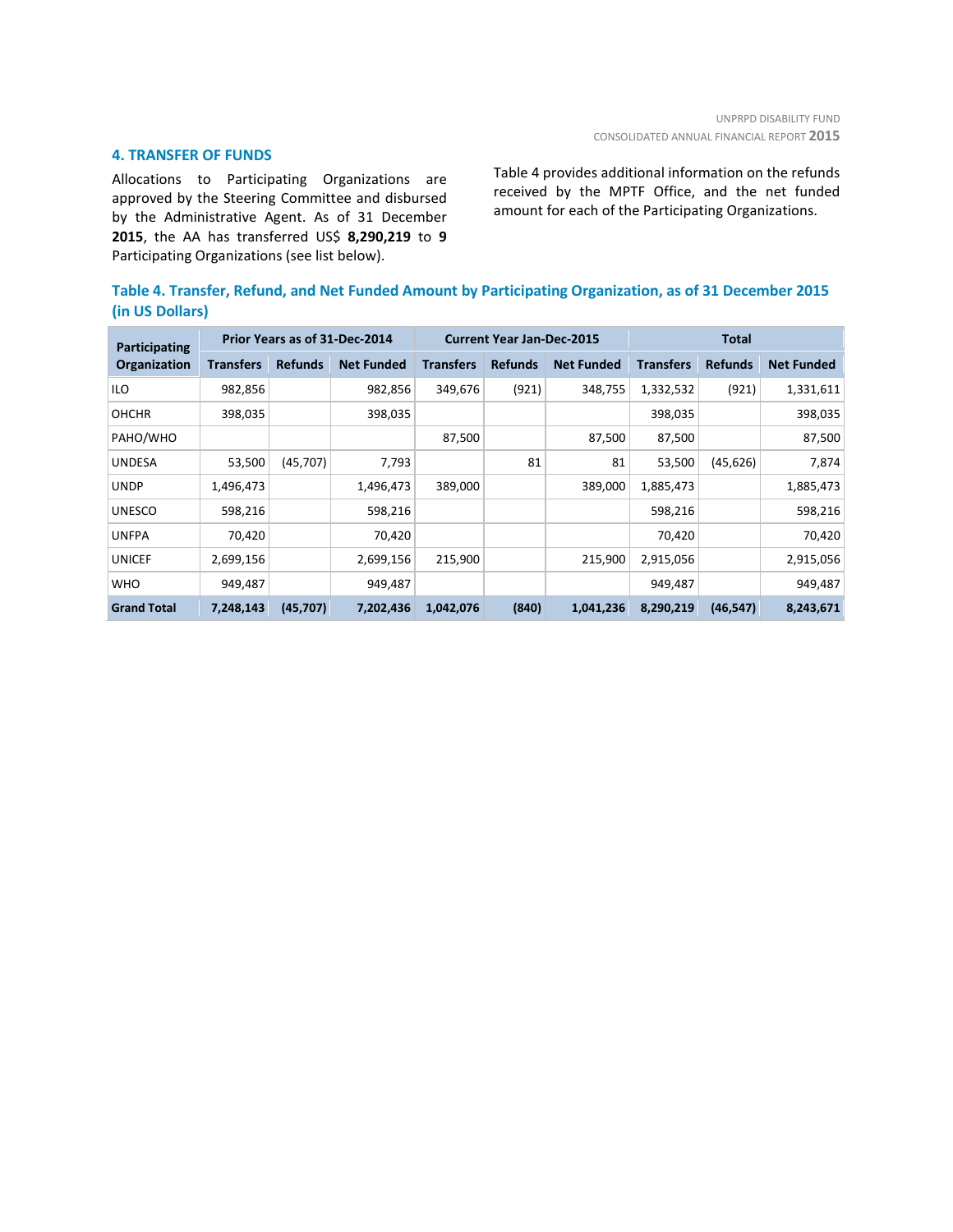CONSOLIDATED ANNUAL FINANCIAL REPORT **2015**

# **5. EXPENDITURE AND FINANCIAL DELIVERY RATES**

All final expenditures reported for the year **2015** were submitted by the Headquarters of the Participating Organizations. These were consolidated by the MPTF Office.

# **5.1 EXPENDITURE REPORTED BY PARTICIPATING ORGANIZATION**

As shown in table below, the cumulative net funded amount is US\$ **8,243,671** and cumulative expenditures reported by the Participating Organizations amount to US\$ **5,371,385**. This equates to an overall Fund expenditure delivery rate of **65** percent.

# **Table 5.1. Net Funded Amount, Reported Expenditure, and Financial Delivery by Participating Organization, as of 31 December 2015 (in US Dollars)**

|                                      |                           |                             | <b>Expenditure</b>                      |                                            |                   |                           |
|--------------------------------------|---------------------------|-----------------------------|-----------------------------------------|--------------------------------------------|-------------------|---------------------------|
| Participating<br><b>Organization</b> | Approved<br><b>Amount</b> | <b>Net Funded</b><br>Amount | <b>Prior Years</b><br>as of 31-Dec-2014 | <b>Current Year</b><br><b>Jan-Dec-2015</b> | <b>Cumulative</b> | <b>Delivery Rate</b><br>% |
| <b>ILO</b>                           | 1,332,532                 | 1,331,611                   | 464,023                                 | 388,388                                    | 852,411           | 64.01                     |
| <b>OHCHR</b>                         | 478,334                   | 398,035                     | 135,644                                 | 219,256                                    | 354,900           | 89.16                     |
| PAHO/WHO                             | 87,500                    | 87,500                      |                                         | 17,083                                     | 17,083            | 19.52                     |
| <b>UNDESA</b>                        | 30,464                    | 7,874                       | 7,874                                   |                                            | 7,874             | 100.00                    |
| <b>UNDP</b>                          | 1,885,473                 | 1,885,473                   | 560,147                                 | 577,269                                    | 1,137,416         | 60.33                     |
| <b>UNESCO</b>                        | 598,216                   | 598,216                     | 26,278                                  | 290,855                                    | 317,133           | 53.01                     |
| <b>UNFPA</b>                         | 70,420                    | 70,420                      |                                         | 16,003                                     | 16,003            | 22.72                     |
| <b>UNICEF</b>                        | 2,915,056                 | 2,915,056                   | 1,205,163                               | 803,757                                    | 2,008,921         | 68.92                     |
| <b>WHO</b>                           | 949,487                   | 949,487                     | 397,234                                 | 262,410                                    | 659,644           | 69.47                     |
| <b>Grand Total</b>                   | 8,347,481                 | 8,243,671                   | 2,796,363                               | 2,575,022                                  | 5,371,385         | 65.16                     |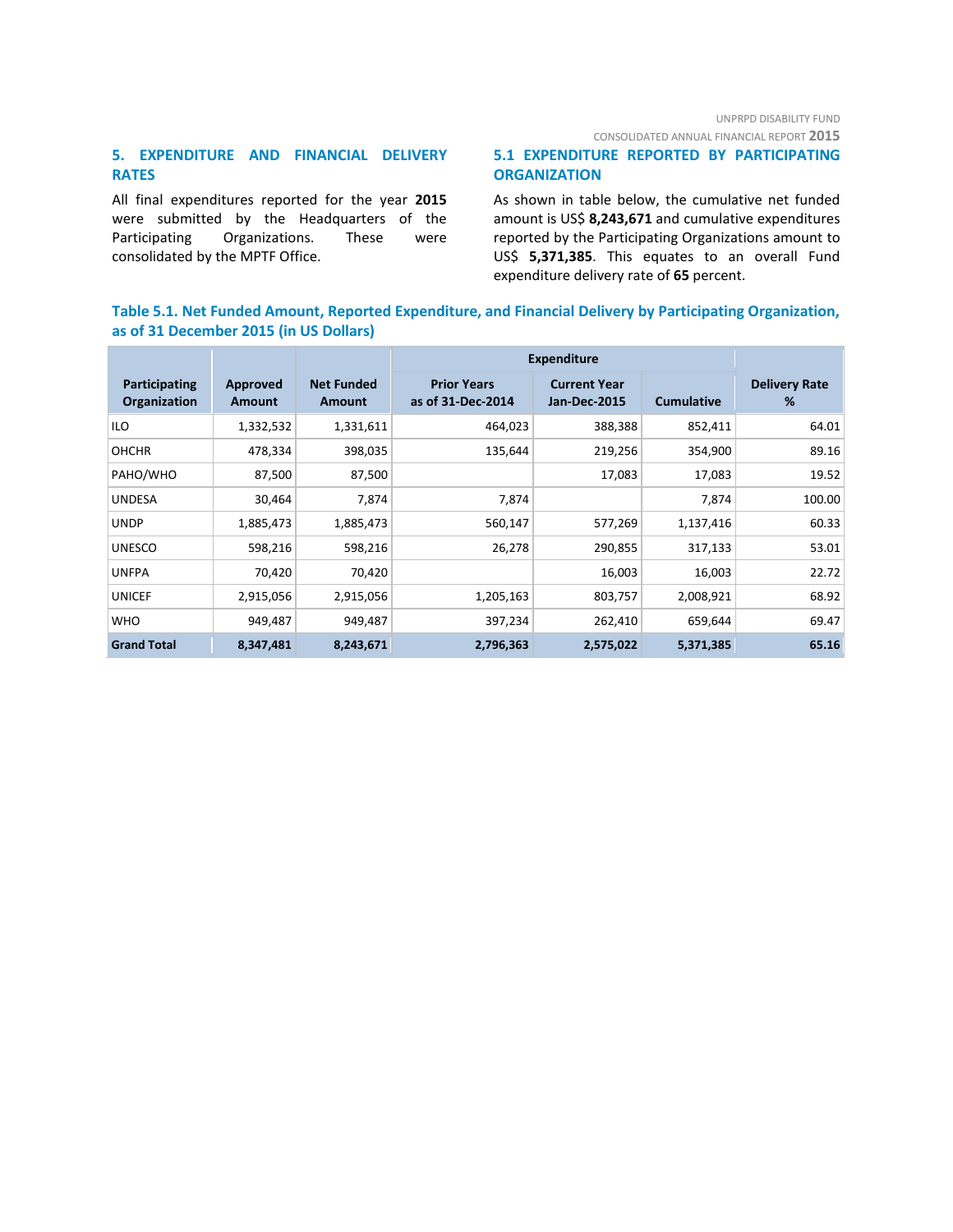# **5.2 EXPENDITURE BY PROJECT**

Table 5.2 displays the net funded amounts, expenditures reported and the financial delivery rates by and Project and by Participating Organization.

# **Table 5.2. Expenditure by Project, as of 31 December 2015 (in US Dollars)**

|          | Sector / Project No.and Project Title     | <b>Participating</b><br>Organization | <b>Total Approved</b><br><b>Amount</b> | <b>Net Funded</b><br><b>Amount</b> | <b>Total</b><br><b>Expenditure</b> | <b>Delivery Rate</b><br>% |
|----------|-------------------------------------------|--------------------------------------|----------------------------------------|------------------------------------|------------------------------------|---------------------------|
|          | <b>UNPRPD - Disability Fund</b>           |                                      |                                        |                                    |                                    |                           |
| 00084087 | <b>UNPRPD Mozambique UN Partnersh</b>     | <b>UNDP</b>                          | 100,366                                | 100,366                            | 100,223                            | 99.86                     |
| 00084087 | <b>UNPRPD Mozambique UN Partnersh</b>     | <b>UNICEF</b>                        | 239,680                                | 239,680                            | 240,794                            | 100.46                    |
| 00084088 | UNPRPD Costa Rica National pla            | ILO                                  | 123,588                                | 122,667                            | 122,667                            | 100.00                    |
| 00084088 | UNPRPD Costa Rica National pla            | <b>UNDP</b>                          | 226,412                                | 226,412                            |                                    | 0                         |
| 00084090 | UNPRPD Indonesia Promoting the            | ILO                                  | 198,817                                | 198,817                            | 194,707                            | 97.93                     |
| 00084090 | UNPRPD Indonesia Promoting the            | <b>WHO</b>                           | 128,657                                | 128,657                            | 128,657                            | 100.00                    |
| 00084091 | UNPRPD Moldova Paradigm shift             | <b>OHCHR</b>                         | 68,052                                 | 68,052                             | 67,244                             | 98.81                     |
| 00084091 | UNPRPD Moldova Paradigm shift             | <b>UNDP</b>                          | 133,108                                | 133,108                            | 132,094                            | 99.24                     |
| 00084091 | UNPRPD Moldova Paradigm shift             | <b>UNICEF</b>                        | 54,570                                 | 54,570                             | 52,881                             | 96.91                     |
| 00084091 | UNPRPD Moldova Paradigm shift             | <b>WHO</b>                           | 94,160                                 | 94,160                             | 90,945                             | 96.59                     |
| 00084093 | <b>UNPRPD Pacific Island Countrie</b>     | <b>ILO</b>                           | 64,200                                 | 64,200                             | 64,195                             | 99.99                     |
| 00084093 | <b>UNPRPD Pacific Island Countrie</b>     | <b>UNICEF</b>                        | 243,000                                | 243,000                            | 238,643                            | 98.21                     |
| 00084093 | <b>UNPRPD Pacific Island Countrie</b>     | <b>WHO</b>                           | 42,800                                 | 42,800                             | 42,680                             | 99.72                     |
| 00084094 | UNPRPD Togo Promoting the righ            | OHCHR                                | 39,572                                 | 39,572                             | 39,572                             | 100.00                    |
| 00084094 | UNPRPD Togo Promoting the righ            | <b>UNICEF</b>                        | 201,605                                | 201,605                            | 201,128                            | 99.76                     |
| 00084094 | UNPRPD Togo Promoting the righ            | <b>WHO</b>                           | 108,823                                | 108,823                            | 108,823                            | 100.00                    |
| 00084095 | <b>UNPRPD Ukraine Promoting mains</b>     | <b>UNDP</b>                          | 215,800                                | 215,800                            | 215,728                            | 99.97                     |
| 00084095 | UNPRPD Ukraine Promoting mains            | <b>UNICEF</b>                        | 58,900                                 | 58,900                             | 64,007                             | 108.67                    |
| 00084095 | <b>UNPRPD Ukraine Promoting mains</b>     | <b>WHO</b>                           | 58,900                                 | 58,900                             | 58,888                             | 99.98                     |
| 00085728 | <b>UNPRPD Vietnam Disability Righ</b>     | ILO                                  | 90,000                                 | 90,000                             | 89,523                             | 99.47                     |
| 00085728 | <b>UNPRPD Vietnam Disability Righ</b>     | <b>UNDP</b>                          | 130,000                                | 130,000                            | 130,000                            | 100.00                    |
| 00085728 | <b>UNPRPD Vietnam Disability Righ</b>     | <b>UNICEF</b>                        | 130,000                                | 130,000                            | 129,807                            | 99.85                     |
| 00085729 | UNPRPD Global Post-2015 develo            | <b>UNDESA</b>                        | 30,464                                 | 7,874                              | 7,874                              | 100.00                    |
| 00085729 | UNPRPD Global Post-2015 develo            | <b>UNDP</b>                          | 64,200                                 | 64,200                             |                                    | 0                         |
| 00085729 | UNPRPD Global Post-2015 develo            | <b>UNICEF</b>                        | 160,179                                | 160,179                            | 157,930                            | 98.60                     |
| 00085929 | UNPRPD South Africa UNCRPD                | <b>OHCHR</b>                         | 140,170                                | 140,170                            | 139,272                            | 99.36                     |
| 00085929 | UNPRPD South Africa UNCRPD                | <b>UNDP</b>                          | 113,420                                | 113,420                            | 104,691                            | 92.30                     |
| 00085929 | UNPRPD South Africa UNCRPD                | <b>UNICEF</b>                        | 96,300                                 | 96,300                             | 87,334                             | 90.69                     |
| 00087521 | UNPRPD Palestine Awareness & M            | ILO                                  | 74,900                                 | 74,900                             | 74,332                             | 99.24                     |
| 00087521 | <b>UNPRPD Palestine Awareness &amp; M</b> | <b>UNDP</b>                          | 48,150                                 | 48,150                             | 47,923                             | 99.53                     |
| 00087521 | UNPRPD Palestine Awareness & M            | <b>UNICEF</b>                        | 135,890                                | 135,890                            | 135,890                            | 100.00                    |
| 00087521 | UNPRPD Palestine Awareness & M            | <b>WHO</b>                           | 90,950                                 | 90,950                             | 90,950                             | 100.00                    |
| 00087795 | <b>UNPRPD New Tunisia</b>                 | <b>ILO</b>                           | 65,000                                 | 65,000                             | 50,891                             | 78.29                     |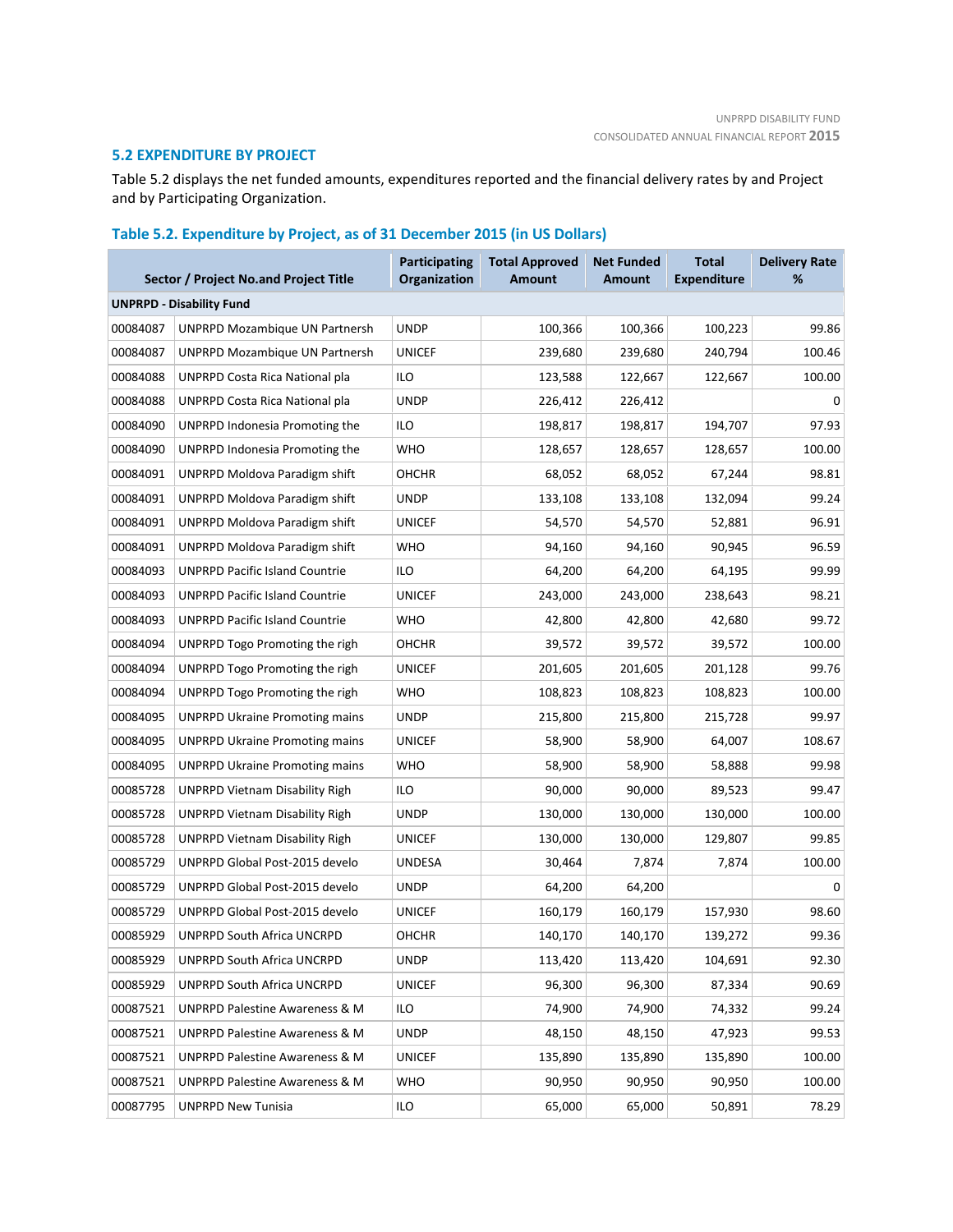|          | <b>Grand Total</b>                     |               | 8,347,481 |           | 5,371,385 |             |
|----------|----------------------------------------|---------------|-----------|-----------|-----------|-------------|
|          | <b>UNPRPD - Disability Fund: Total</b> |               | 8,347,481 | 8,243,671 | 5,371,385 | 65.16       |
| 00096832 | Enhancing multi-stakeholder di         | <b>UNICEF</b> | 128,400   | 128,400   | 128,400   | 100.00      |
| 00095517 | UNPRPD R2 Promoting social inc         | ilo           | 349,676   | 349,676   | 48,741    | 13.94       |
| 00094644 | <b>UNPRPD Mexico</b>                   | <b>UNICEF</b> | 87,500    | 87,500    |           | $\Omega$    |
| 00094644 | <b>UNPRPD Mexico</b>                   | <b>UNDP</b>   | 175,000   | 175,000   | 40,264    | 23.01       |
| 00094644 | <b>UNPRPD Mexico</b>                   | PAHO/WHO      | 87,500    | 87,500    | 17,083    | 19.52       |
| 00093449 | Support to ADF - Regional proj         | <b>UNDP</b>   | 214,000   | 214,000   | 86,711    | 40.52       |
| 00092306 | UNPRPD Tajikistan Inclusive Po         | <b>WHO</b>    | 115,000   | 115,000   | 87,550    | 76.13       |
| 00092306 | UNPRPD Tajikistan Inclusive Po         | <b>UNICEF</b> | 145,000   | 145,000   | 5,304     | 3.66        |
| 00092306 | <b>UNPRPD Tajikistan Inclusive Po</b>  | <b>UNDP</b>   | 90,000    | 90,000    | 89,572    | 99.52       |
| 00092231 | UNPRPD Bolivia Capacity for in         | <b>WHO</b>    | 61,097    | 61,097    | 15,172    | 24.83       |
| 00092231 | UNPRPD Bolivia Capacity for in         | <b>UNICEF</b> | 99,010    | 99,010    | 12,091    | 12.21       |
| 00092231 | UNPRPD Bolivia Capacity for in         | <b>UNFPA</b>  | 49,020    | 49,020    | 3,163     | 6.45        |
| 00092231 | UNPRPD Bolivia Capacity for in         | <b>UNESCO</b> | 89,730    | 89,730    | 56,536    | 63.01       |
| 00092231 | UNPRPD Bolivia Capacity for in         | OHCHR         | 130,540   | 50,241    | 28,500    | 56.73       |
| 00092230 | <b>UNPRPD Uganda Promoting Rights</b>  | <b>UNICEF</b> | 219,350   | 219,350   | 107,950   | 49.21       |
| 00092230 | <b>UNPRPD Uganda Promoting Rights</b>  | <b>UNESCO</b> | 130,540   | 130,540   | 87,385    | 66.94       |
| 00091747 | <b>UNPRPD - Disability Statistics</b>  | WHO           | 139,100   | 139,100   |           | $\mathbf 0$ |
| 00091747 | <b>UNPRPD - Disability Statistics</b>  | <b>UNICEF</b> | 117,700   | 117,700   | 69,082    | 58.69       |
| 00091747 | <b>UNPRPD - Disability Statistics</b>  | <b>UNFPA</b>  | 21,400    | 21,400    | 12,840    | 60.00       |
| 00091747 | <b>UNPRPD - Disability Statistics</b>  | ilo           | 93,090    | 93,090    | 46,401    | 49.84       |
| 00091323 | <b>UNPRPD Sudan Promoting Access</b>   | <b>WHO</b>    | 110,000   | 110,000   | 35,980    | 32.71       |
| 00091323 | <b>UNPRPD Sudan Promoting Access</b>   | <b>UNICEF</b> | 117,700   | 117,700   | 13,756    | 11.69       |
| 00091323 | <b>UNPRPD Sudan Promoting Access</b>   | <b>UNESCO</b> | 121,980   | 121,980   | 115,102   | 94.36       |
| 00091322 | <b>UNPRPD India Promoting Rights</b>   | <b>UNICEF</b> | 200,000   | 200,000   | 34,848    | 17.42       |
| 00091322 | <b>UNPRPD India Promoting Rights</b>   | <b>UNESCO</b> | 150,000   | 150,000   |           | 0           |
| 00091321 | <b>UNPRPD Egypt Jobs and Skills</b>    | <b>UNDP</b>   | 182,702   | 182,702   | 69,147    | 37.85       |
| 00091321 | <b>UNPRPD Egypt Jobs and Skills</b>    | ILO           | 167,295   | 167,295   | 108,977   | 65.14       |
| 00091320 | UNPRPD China Support to Rights         | <b>UNICEF</b> | 32,100    | 32,100    |           | $\Omega$    |
| 00091320 | <b>UNPRPD China Support to Rights</b>  | <b>UNESCO</b> | 105,966   | 105,966   | 58,111    | 54.84       |
| 00091320 | <b>UNPRPD China Support to Rights</b>  | <b>UNDP</b>   | 105,966   | 105,966   | 82,835    | 78.17       |
| 00091320 | <b>UNPRPD China Support to Rights</b>  | ilo           | 105,966   | 105,966   | 51,978    | 49.05       |
| 00091319 | <b>UNPRPD Armenia Improving Acces</b>  | <b>UNICEF</b> | 263,172   | 263,172   | 143,792   | 54.64       |
| 00091319 | UNPRPD Armenia Improving Acces         | <b>UNDP</b>   | 86,349    | 86,349    | 38,229    | 44.27       |
| 00087795 | <b>UNPRPD New Tunisia</b>              | <b>UNICEF</b> | 185,000   | 185,000   | 185,284   | 100.15      |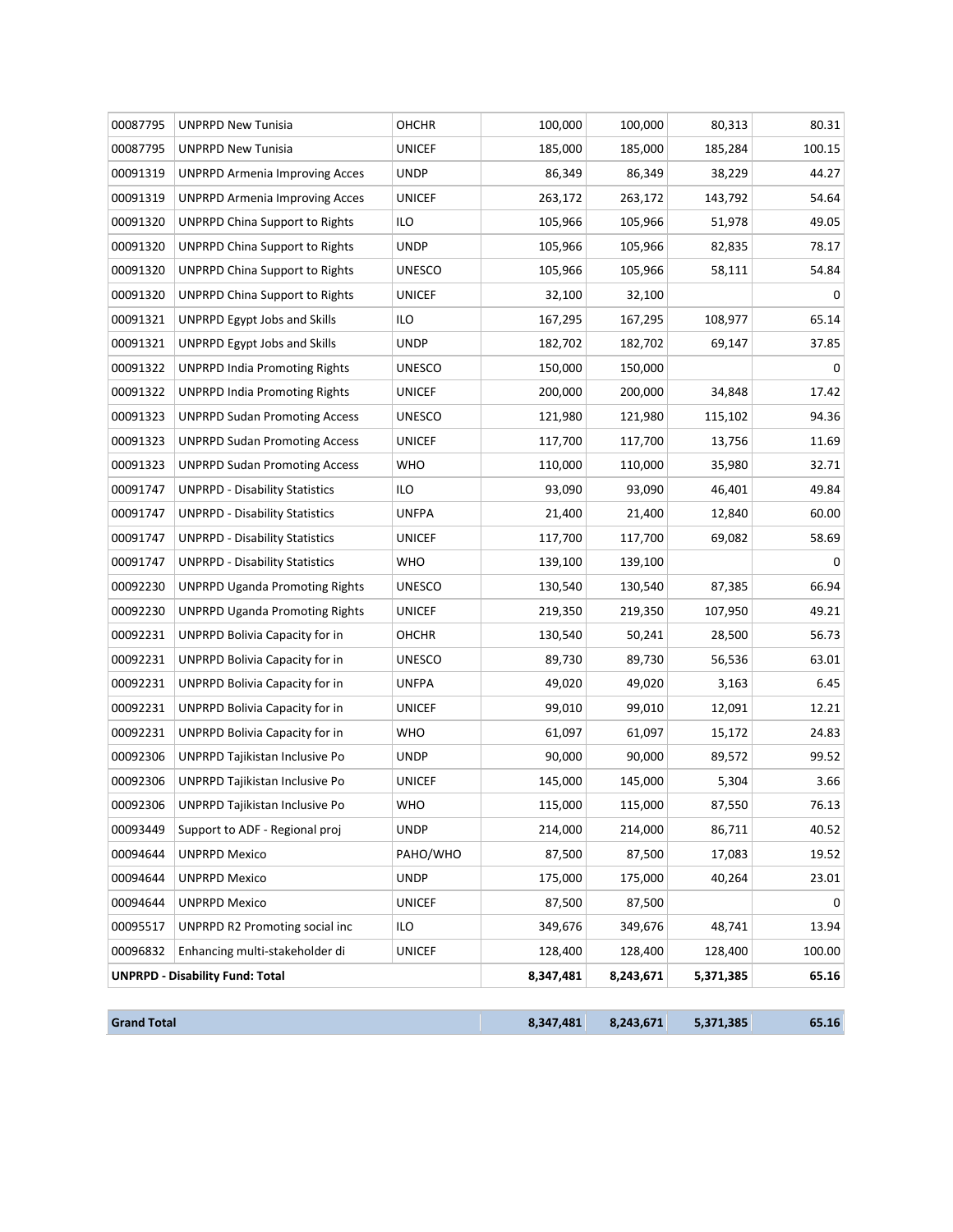#### **5.3 EXPENDITURE BY PROJECT AND COUNTRY**

Table 5.3. displays the net funded amounts, expenditures reported and the financial delivery rates by Country by Participating Organization.

# **Table 5.3. Expenditure by Project within Country, as of 31 December 2015 (in US Dollars)**

|                               | <b>Country / Project No.and Project Title</b> | <b>Participating</b><br>Organization | <b>Approved</b><br><b>Amount</b> | <b>Net Funded</b><br><b>Amount</b> | <b>Expenditure</b> | <b>Delivery Rate</b><br>% |
|-------------------------------|-----------------------------------------------|--------------------------------------|----------------------------------|------------------------------------|--------------------|---------------------------|
| Armenia                       |                                               |                                      |                                  |                                    |                    |                           |
| 00091319                      | <b>UNPRPD Armenia Improving Acces</b>         | <b>UNDP</b>                          | 86,349                           | 86,349                             | 38,229             | 44.27                     |
| 00091319                      | <b>UNPRPD Armenia Improving Acces</b>         | <b>UNICEF</b>                        | 263,172                          | 263,172                            | 143,792            | 54.64                     |
| Armenia Total                 |                                               |                                      | 349,521                          | 349,521                            | 182,021            | 52.08                     |
|                               |                                               |                                      |                                  |                                    |                    |                           |
| <b>Bolivia</b>                |                                               |                                      |                                  |                                    |                    |                           |
| 00092231                      | UNPRPD Bolivia Capacity for in                | OHCHR                                | 130,540                          | 50,241                             | 28,500             | 56.73                     |
| 00092231                      | UNPRPD Bolivia Capacity for in                | <b>UNESCO</b>                        | 89,730                           | 89,730                             | 56,536             | 63.01                     |
| 00092231                      | UNPRPD Bolivia Capacity for in                | <b>UNFPA</b>                         | 49,020                           | 49,020                             | 3,163              | 6.45                      |
| 00092231                      | UNPRPD Bolivia Capacity for in                | <b>UNICEF</b>                        | 99,010                           | 99,010                             | 12,091             | 12.21                     |
| 00092231                      | UNPRPD Bolivia Capacity for in                | <b>WHO</b>                           | 61,097                           | 61,097                             | 15,172             | 24.83                     |
| <b>Bolivia Total</b>          |                                               |                                      | 429,397                          | 349,098                            | 115,462            | 33.07                     |
|                               |                                               |                                      |                                  |                                    |                    |                           |
| China                         |                                               |                                      |                                  |                                    |                    |                           |
| 00091320                      | <b>UNPRPD China Support to Rights</b>         | ILO                                  | 105,966                          | 105,966                            | 51,978             | 49.05                     |
| 00091320                      | <b>UNPRPD China Support to Rights</b>         | <b>UNDP</b>                          | 105,966                          | 105,966                            | 82,835             | 78.17                     |
| 00091320                      | <b>UNPRPD China Support to Rights</b>         | <b>UNESCO</b>                        | 105,966                          | 105,966                            | 58,111             | 54.84                     |
| 00091320                      | <b>UNPRPD China Support to Rights</b>         | <b>UNICEF</b>                        | 32,100                           | 32,100                             |                    | $\Omega$                  |
| <b>China Total</b>            |                                               |                                      | 349,998                          | 349,998                            | 192,923            | 55.12                     |
|                               |                                               |                                      |                                  |                                    |                    |                           |
| <b>Costa Rica</b>             |                                               |                                      |                                  |                                    |                    |                           |
| 00084088                      | UNPRPD Costa Rica National plan               | <b>ILO</b>                           | 123,588                          | 122,667                            | 122,667            | 100.00                    |
| 00084088                      | UNPRPD Costa Rica National plan               | <b>UNDP</b>                          | 226,412                          | 226,412                            |                    | $\mathbf 0$               |
| Costa Rica Total <sup>1</sup> |                                               |                                      | 350,000                          | 349,079                            | 122,667            | 35.14                     |
|                               |                                               |                                      |                                  |                                    |                    |                           |
| <b>Egypt</b>                  |                                               |                                      |                                  |                                    |                    |                           |
| 00091321                      | <b>UNPRPD Egypt Jobs and Skills</b>           | <b>ILO</b>                           | 167,295                          | 167,295                            | 108,977            | 65.14                     |
| 00091321                      | <b>UNPRPD Egypt Jobs and Skills</b>           | <b>UNDP</b>                          | 182,702                          | 182,702                            | 69,147             | 37.85                     |
| <b>Egypt Total</b>            |                                               |                                      | 349,997                          | 349,997                            | 178,124            | 50.89                     |
|                               |                                               |                                      |                                  |                                    |                    |                           |
| <b>Ethiopia</b>               |                                               |                                      |                                  |                                    |                    |                           |
| 00093449                      | Support to ADF - Regional proj                | <b>UNDP</b>                          | 214,000                          | 214,000                            | 86,711             | 40.52                     |

<span id="page-10-0"></span><sup>1</sup> UNDP expenditures are not reflected for the Costa Rica project due to misalignment between UNDP and MPTF Office project numbers and will be corrected in future reporting.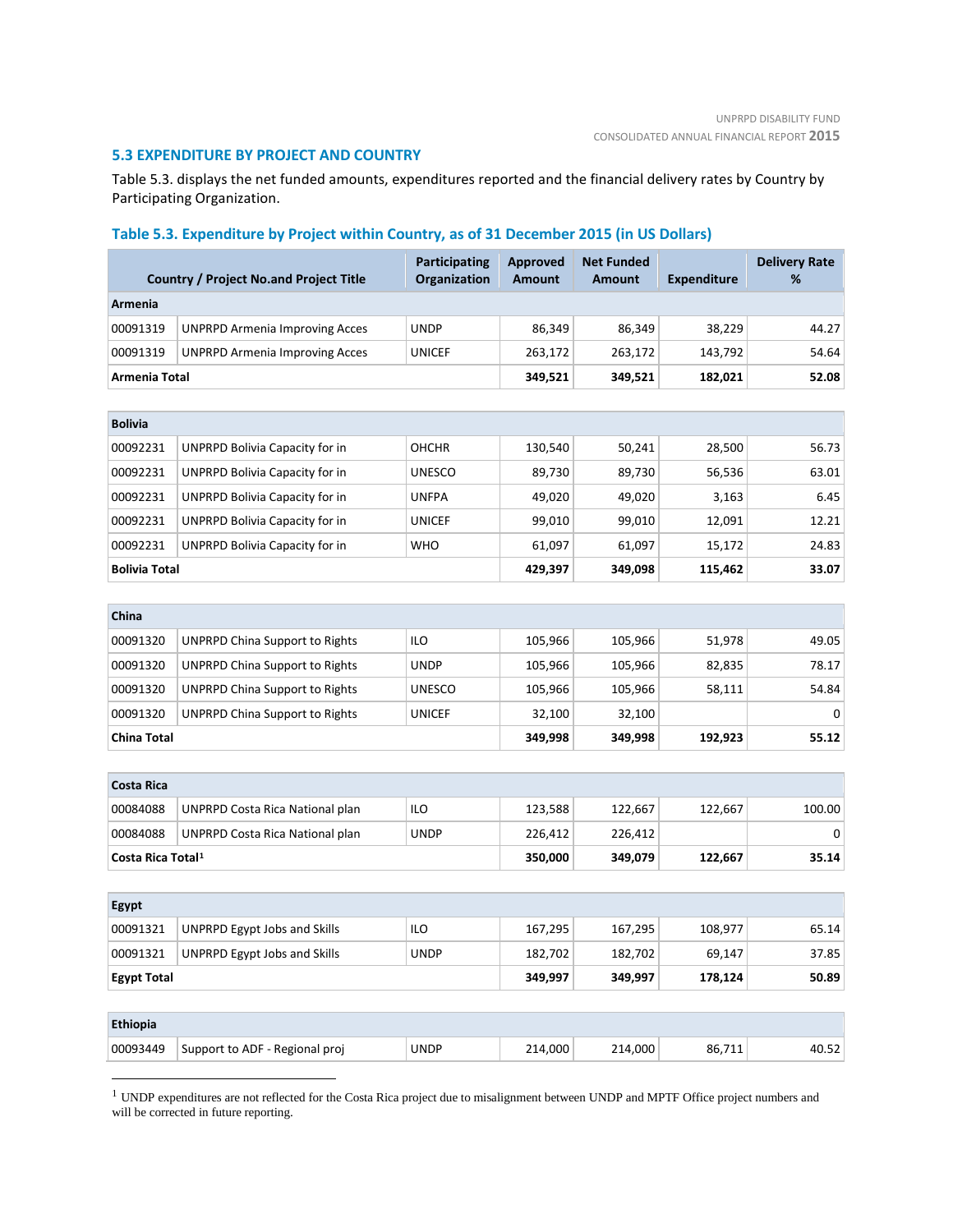| 00095517                | UNPRPD R2 Promoting social inc            | ILO           | 349,676 | 349,676 | 48,741  | 13.94  |
|-------------------------|-------------------------------------------|---------------|---------|---------|---------|--------|
| <b>Ethiopia Total</b>   |                                           |               | 563,676 | 563,676 | 135,452 | 24.03  |
|                         |                                           |               |         |         |         |        |
| Fiji                    |                                           |               |         |         |         |        |
| 00084093                | <b>UNPRPD Pacific Island Countrie</b>     | ILO           | 64,200  | 64,200  | 64,195  | 99.99  |
| 00084093                | <b>UNPRPD Pacific Island Countrie</b>     | <b>UNICEF</b> | 243,000 | 243,000 | 238,643 | 98.21  |
| 00084093                | <b>UNPRPD Pacific Island Countrie</b>     | <b>WHO</b>    | 42,800  | 42,800  | 42,680  | 99.72  |
| Fiji Total              |                                           |               | 350,000 | 350,000 | 345,518 | 98.72  |
|                         |                                           |               |         |         |         |        |
| India                   |                                           |               |         |         |         |        |
| 00091322                | <b>UNPRPD India Promoting Rights</b>      | <b>UNESCO</b> | 150,000 | 150,000 |         | 0      |
| 00091322                | <b>UNPRPD India Promoting Rights</b>      | <b>UNICEF</b> | 200,000 | 200,000 | 34,848  | 17.42  |
| <b>India Total</b>      |                                           |               | 350,000 | 350,000 | 34,848  | 9.96   |
|                         |                                           |               |         |         |         |        |
| Indonesia               |                                           |               |         |         |         |        |
| 00084090                | UNPRPD Indonesia Promoting the            | ILO           | 198,817 | 198,817 | 194,707 | 97.93  |
| 00084090                | UNPRPD Indonesia Promoting the            | <b>WHO</b>    | 128,657 | 128,657 | 128,657 | 100.00 |
| <b>Indonesia Total</b>  |                                           |               | 327,474 | 327,474 | 323,364 | 98.75  |
|                         |                                           |               |         |         |         |        |
| <b>Mexico</b>           |                                           |               |         |         |         |        |
| 00094644                | <b>UNPRPD Mexico</b>                      | PAHO/WHO      | 87,500  | 87,500  | 17,083  | 19.52  |
| 00094644                | <b>UNPRPD Mexico</b>                      | <b>UNDP</b>   | 175,000 | 175,000 | 40,264  | 23.01  |
| 00094644                | <b>UNPRPD Mexico</b>                      | <b>UNICEF</b> | 87,500  | 87,500  |         | 0      |
| <b>Mexico Total</b>     |                                           |               | 350,000 | 350,000 | 57,347  | 16.38  |
|                         |                                           |               |         |         |         |        |
| Moldova, Republic of    |                                           |               |         |         |         |        |
| 00084091                | <b>UNPRPD Moldova Paradigm shift</b>      | <b>OHCHR</b>  | 68,052  | 68,052  | 67,244  | 98.81  |
| 00084091                | <b>UNPRPD Moldova Paradigm shift</b>      | <b>UNDP</b>   | 133,108 | 133,108 | 132,094 | 99.24  |
| 00084091                | <b>UNPRPD Moldova Paradigm shift</b>      | <b>UNICEF</b> | 54,570  | 54,570  | 52,881  | 96.91  |
| 00084091                | <b>UNPRPD Moldova Paradigm shift</b>      | <b>WHO</b>    | 94,160  | 94,160  | 90,945  | 96.59  |
|                         | <b>Moldova, Republic of Total</b>         |               | 349,890 | 349,890 | 343,164 | 98.08  |
|                         |                                           |               |         |         |         |        |
| Mozambique              |                                           |               |         |         |         |        |
| 00084087                | <b>UNPRPD Mozambique UN Partnersh</b>     | <b>UNDP</b>   | 100,366 | 100,366 | 100,223 | 99.86  |
| 00084087                | <b>UNPRPD Mozambique UN Partnersh</b>     | <b>UNICEF</b> | 239,680 | 239,680 | 240,794 | 100.46 |
| <b>Mozambique Total</b> |                                           |               | 340,046 | 340,046 | 341,018 | 100.29 |
|                         |                                           |               |         |         |         |        |
|                         | <b>Occupied Palestinian Territory</b>     |               |         |         |         |        |
| 00087521                | <b>UNPRPD Palestine Awareness &amp; M</b> | ILO           | 74,900  | 74,900  | 74,332  | 99.24  |
| 00087521                | <b>UNPRPD Palestine Awareness &amp; M</b> | <b>UNDP</b>   | 48,150  | 48,150  | 47,923  | 99.53  |
| 00087521                | UNPRPD Palestine Awareness & M            | <b>UNICEF</b> | 135,890 | 135,890 | 135,890 | 100.00 |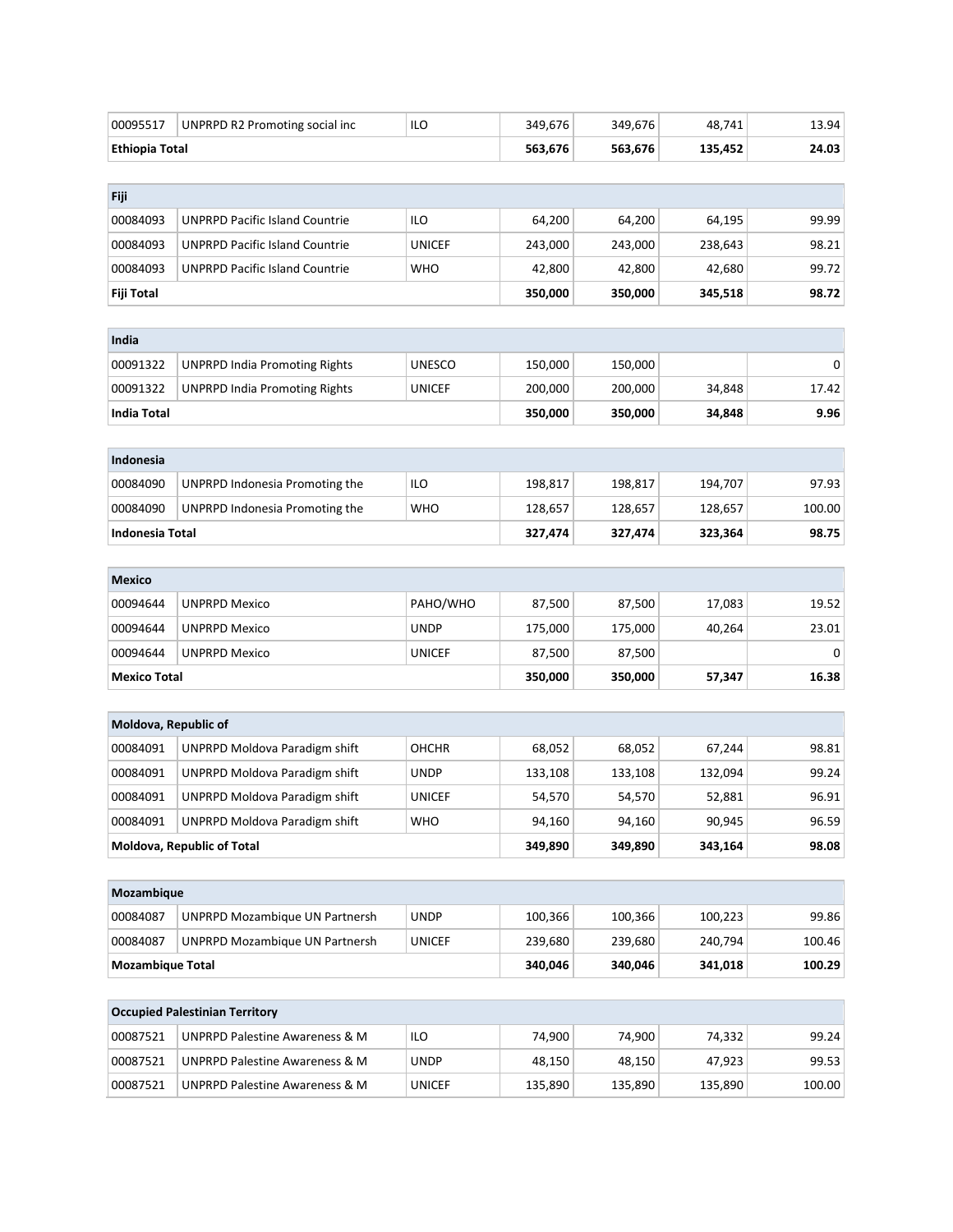| 00087521             | UNPRPD Palestine Awareness & M              | <b>WHO</b>    | 90,950  | 90,950  | 90,950  | 100.00 |
|----------------------|---------------------------------------------|---------------|---------|---------|---------|--------|
|                      | <b>Occupied Palestinian Territory Total</b> |               | 349,890 | 349,890 | 349,095 | 99.77  |
|                      |                                             |               |         |         |         |        |
| <b>South Africa</b>  |                                             |               |         |         |         |        |
| 00085929             | <b>UNPRPD South Africa UNCRPD</b>           | <b>OHCHR</b>  | 140,170 | 140,170 | 139,272 | 99.36  |
| 00085929             | UNPRPD South Africa UNCRPD                  | <b>UNDP</b>   | 113,420 | 113,420 | 104,691 | 92.30  |
| 00085929             | UNPRPD South Africa UNCRPD                  | <b>UNICEF</b> | 96,300  | 96,300  | 87,334  | 90.69  |
| South Africa Total   |                                             |               | 349,890 | 349,890 | 331,296 | 94.69  |
|                      |                                             |               |         |         |         |        |
| Sudan                |                                             |               |         |         |         |        |
| 00091323             | <b>UNPRPD Sudan Promoting Access</b>        | <b>UNESCO</b> | 121,980 | 121,980 | 115,102 | 94.36  |
| 00091323             | <b>UNPRPD Sudan Promoting Access</b>        | <b>UNICEF</b> | 117,700 | 117,700 | 13,756  | 11.69  |
| 00091323             | <b>UNPRPD Sudan Promoting Access</b>        | <b>WHO</b>    | 110,000 | 110,000 | 35,980  | 32.71  |
| <b>Sudan Total</b>   |                                             |               | 349,680 | 349,680 | 164,837 | 47.14  |
|                      |                                             |               |         |         |         |        |
| Tajikistan           |                                             |               |         |         |         |        |
| 00092306             | UNPRPD Tajikistan Inclusive Po              | <b>UNDP</b>   | 90,000  | 90,000  | 89,572  | 99.52  |
| 00092306             | UNPRPD Tajikistan Inclusive Po              | <b>UNICEF</b> | 145,000 | 145,000 | 5,304   | 3.66   |
| 00092306             | UNPRPD Tajikistan Inclusive Po              | <b>WHO</b>    | 115,000 | 115,000 | 87,550  | 76.13  |
| Tajikistan Total     |                                             |               | 350,000 | 350,000 | 182,425 | 52.12  |
|                      |                                             |               |         |         |         |        |
| <b>Togo</b>          |                                             |               |         |         |         |        |
| 00084094             | UNPRPD Togo Promoting the righ              | <b>OHCHR</b>  | 39,572  | 39,572  | 39,572  | 100.00 |
| 00084094             | UNPRPD Togo Promoting the righ              | <b>UNICEF</b> | 201,605 | 201,605 | 201,128 | 99.76  |
| 00084094             | UNPRPD Togo Promoting the righ              | <b>WHO</b>    | 108,823 | 108,823 | 108,823 | 100.00 |
| <b>Togo Total</b>    |                                             |               | 350,000 | 350,000 | 349,523 | 99.86  |
|                      |                                             |               |         |         |         |        |
| <b>Tunisia</b>       |                                             |               |         |         |         |        |
| 00087795             | <b>UNPRPD New Tunisia</b>                   | ILO           | 65,000  | 65,000  | 50,891  | 78.29  |
| 00087795             | <b>UNPRPD New Tunisia</b>                   | <b>OHCHR</b>  | 100,000 | 100,000 | 80,313  | 80.31  |
| 00087795             | <b>UNPRPD New Tunisia</b>                   | <b>UNICEF</b> | 185,000 | 185,000 | 185,284 | 100.15 |
| <b>Tunisia Total</b> |                                             |               | 350,000 | 350,000 | 316,488 | 90.43  |
|                      |                                             |               |         |         |         |        |
| Uganda               |                                             |               |         |         |         |        |
| 00092230             | <b>UNPRPD Uganda Promoting Rights</b>       | <b>UNESCO</b> | 130,540 | 130,540 | 87,385  | 66.94  |
| 00092230             | <b>UNPRPD Uganda Promoting Rights</b>       | <b>UNICEF</b> | 219,350 | 219,350 | 107,950 | 49.21  |
| <b>Uganda Total</b>  |                                             |               | 349,890 | 349,890 | 195,334 | 55.83  |
|                      |                                             |               |         |         |         |        |
| <b>Ukraine</b>       |                                             |               |         |         |         |        |
| 00084095             | <b>UNPRPD Ukraine Promoting mains</b>       | <b>UNDP</b>   | 215,800 | 215,800 | 215,728 | 99.97  |
| 00084095             | <b>UNPRPD Ukraine Promoting mains</b>       | <b>UNICEF</b> | 58,900  | 58,900  | 64,007  | 108.67 |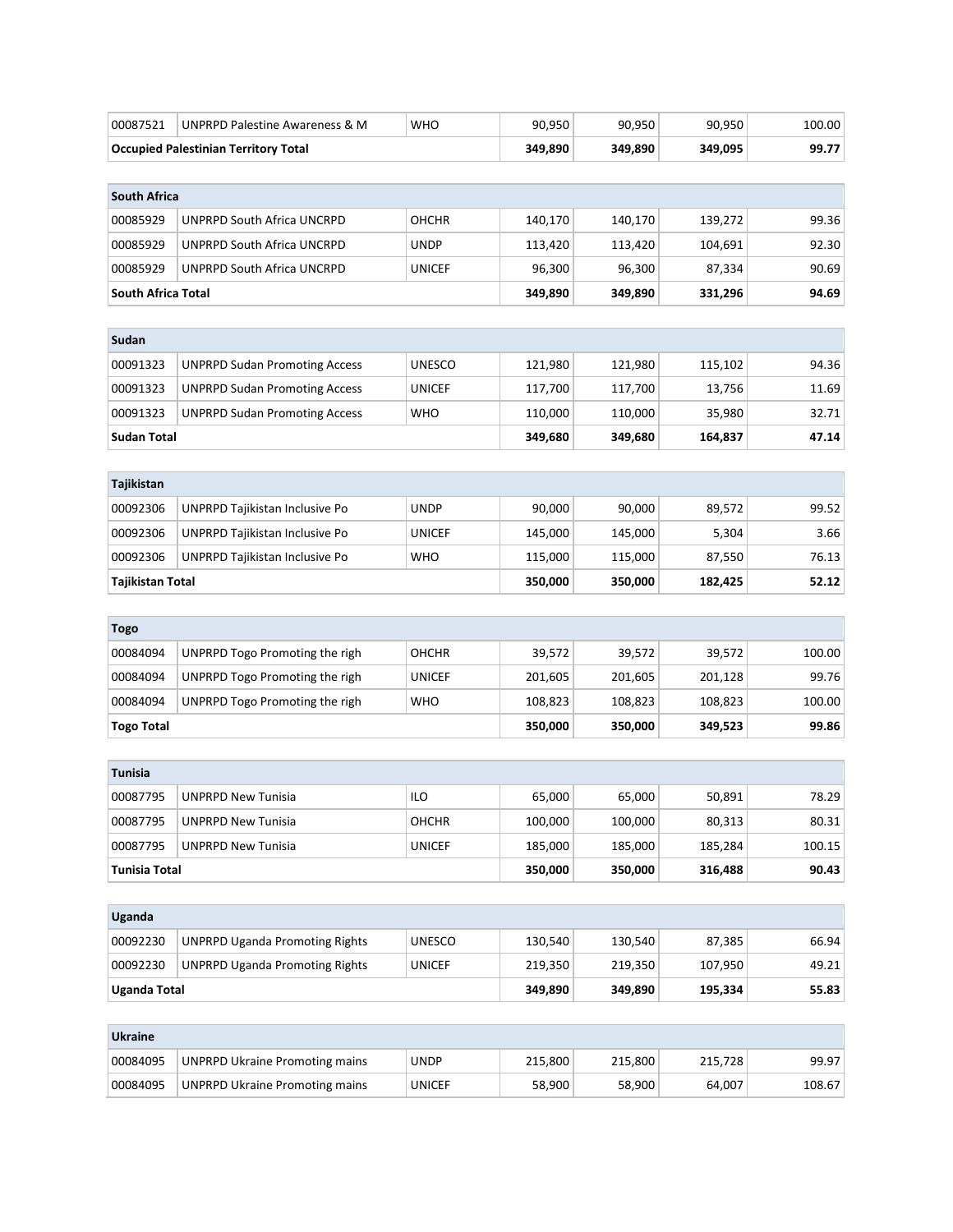| 00084095                    | <b>UNPRPD Ukraine Promoting mains</b> | <b>WHO</b>    | 58,900  | 58,900  | 58,888  | 99.98    |
|-----------------------------|---------------------------------------|---------------|---------|---------|---------|----------|
| <b>Ukraine Total</b>        |                                       |               | 333,600 | 333,600 | 338,622 | 101.51   |
|                             |                                       |               |         |         |         |          |
| <b>United Nations</b>       |                                       |               |         |         |         |          |
| 00085729                    | UNPRPD Global Post-2015 develo        | <b>UNDESA</b> | 30,464  | 7,874   | 7,874   | 100.00   |
| 00085729                    | UNPRPD Global Post-2015 develo        | <b>UNDP</b>   | 64,200  | 64,200  |         | 0        |
| 00085729                    | UNPRPD Global Post-2015 develo        | <b>UNICEF</b> | 160,179 | 160,179 | 157,930 | 98.60    |
| 00091747                    | <b>UNPRPD - Disability Statistics</b> | <b>ILO</b>    | 93,090  | 93,090  | 46,401  | 49.84    |
| 00091747                    | <b>UNPRPD - Disability Statistics</b> | <b>UNFPA</b>  | 21,400  | 21,400  | 12,840  | 60.00    |
| 00091747                    | <b>UNPRPD - Disability Statistics</b> | <b>UNICEF</b> | 117,700 | 117,700 | 69,082  | 58.69    |
| 00091747                    | <b>UNPRPD - Disability Statistics</b> | <b>WHO</b>    | 139,100 | 139,100 |         | $\Omega$ |
| 00096832                    | Enhancing multi-stakeholder di        | <b>UNICEF</b> | 128,400 | 128,400 | 128,400 | 100.00   |
| <b>United Nations Total</b> |                                       |               | 754,533 | 731,943 | 422,527 | 57.73    |
|                             |                                       |               |         |         |         |          |
| <b>Viet Nam</b>             |                                       |               |         |         |         |          |
| 00085728                    | <b>UNPRPD Vietnam Disability Righ</b> | <b>ILO</b>    | 90,000  | 90,000  | 89,523  | 99.47    |
| 00085728                    | <b>UNPRPD Vietnam Disability Righ</b> | <b>UNDP</b>   | 130,000 | 130,000 | 130,000 | 100.00   |
| 00085728                    | <b>UNPRPD Vietnam Disability Righ</b> | <b>UNICEF</b> | 130,000 | 130,000 | 129,807 | 99.85    |
| <b>Viet Nam Total</b>       |                                       |               | 350,000 | 350,000 | 349,330 | 99.81    |
|                             |                                       |               |         |         |         |          |

| <b>Grand Total</b> | 8,347,481 | 8,243,671 | 5,371,385 | 65.16 |
|--------------------|-----------|-----------|-----------|-------|
|                    |           |           |           |       |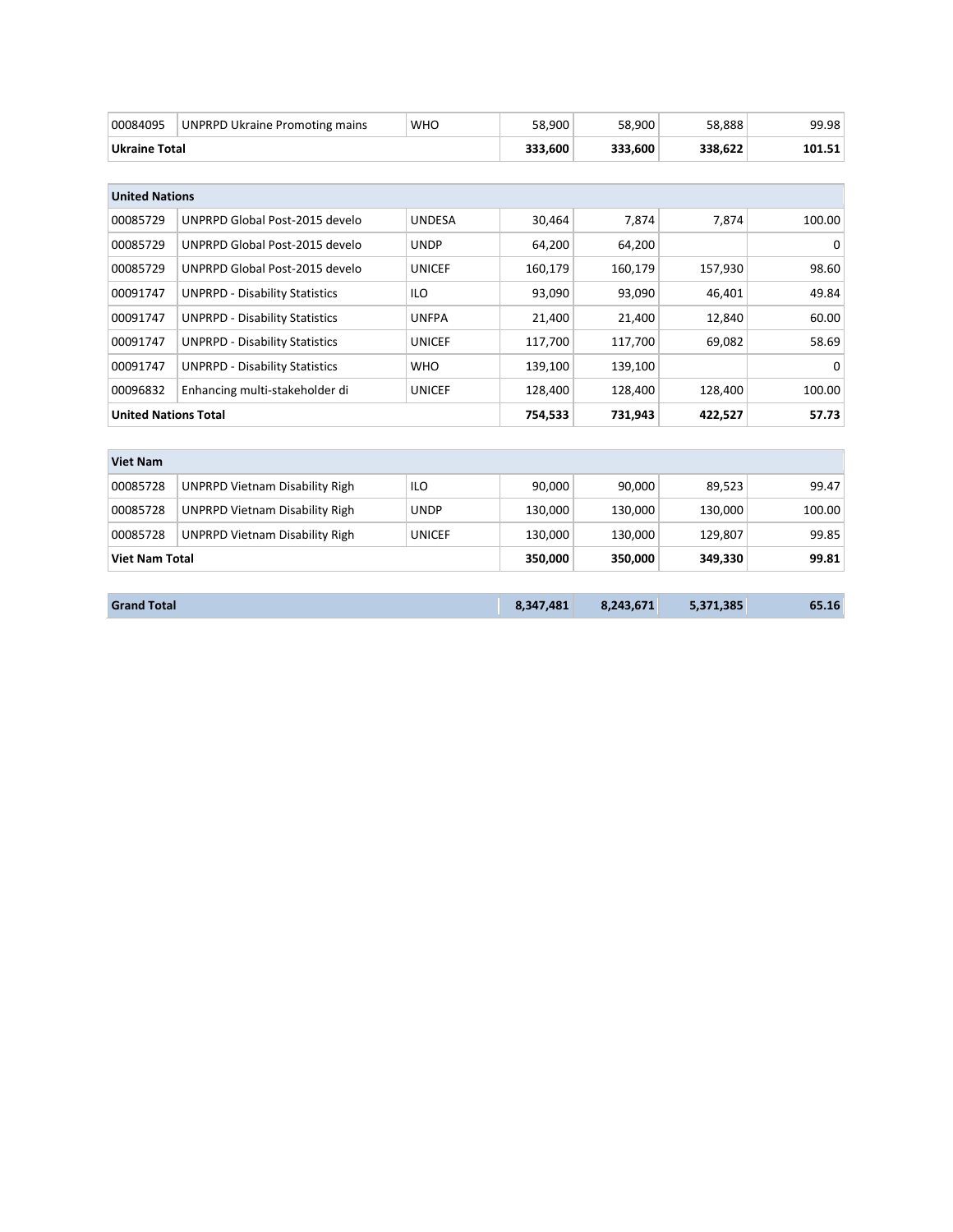1.

#### **5.4 EXPENDITURE REPORTED BY CATEGORY**

Project expenditures are incurred and monitored by each Participating Organization and are reported as per the agreed categories for inter-agency harmonized reporting.

Table 5.4 reflects expenditure reported in the following UNDG expense categories:

#### **2012 CEB Expense Categories**

- 1. Staff and personnel costs
- 2. Supplies, commodities and materials
- 3. Equipment, vehicles, furniture and depreciation
- 4. Contractual services
- 5. Travel
- 6. Transfers and grants
- 7. General operating expenses
- 8. Indirect costs

\_\_\_\_\_\_\_\_\_\_\_\_\_\_\_\_\_\_\_\_\_\_

### **Table 5.4. Expenditure by UNDG Budget Category, as of 31 December 2015 (in US Dollars)**

|                                                 | <b>Expenditure</b>                      |                                            |           |                                                     |
|-------------------------------------------------|-----------------------------------------|--------------------------------------------|-----------|-----------------------------------------------------|
| Category                                        | <b>Prior Years</b><br>as of 31-Dec-2014 | <b>Current Year</b><br><b>Jan-Dec-2015</b> | Total     | <b>Percentage of Total</b><br><b>Programme Cost</b> |
| <b>Staff &amp; Personnel Costs</b>              | 122,818                                 | 321,085                                    | 443,902   | 8.83                                                |
| Supplies, commodities and materials             | (2,884)                                 | (83, 314)                                  | (86, 198) | (1.71)                                              |
| Equipment, vehicles, furniture and depreciation | 16,480                                  | 45,976                                     | 62,456    | 1.24                                                |
| <b>Contractual Services</b>                     | 1,107,641                               | 842,172                                    | 1,949,813 | 38.79                                               |
| Travel                                          | 183,269                                 | 413,101                                    | 596,370   | 11.86                                               |
| <b>Transfers and Grants</b>                     | 932,976                                 | 481,453                                    | 1,414,428 | 28.14                                               |
| <b>General Operating</b>                        | 250,564                                 | 395,619                                    | 646,183   | 12.85                                               |
| <b>Programme Costs Total</b>                    | 2,610,863                               | 2,416,092                                  | 5,026,954 | 100.00                                              |
| <sup>1</sup> Indirect Support Costs Total       | 185,500                                 | 158,931                                    | 344,431   | 6.85                                                |
| <b>Total</b>                                    | 2,796,363                               | 2,575,022                                  | 5,371,385 |                                                     |

**<sup>1</sup> Indirect Support Costs** charged by Participating Organization, based on their financial regulations, can be deducted upfront or at a later stage during implementation. The percentage may therefore appear to exceed the 7% agreed-upon for on-going projects. Once projects are financially closed, this number is not to exceed 7%.